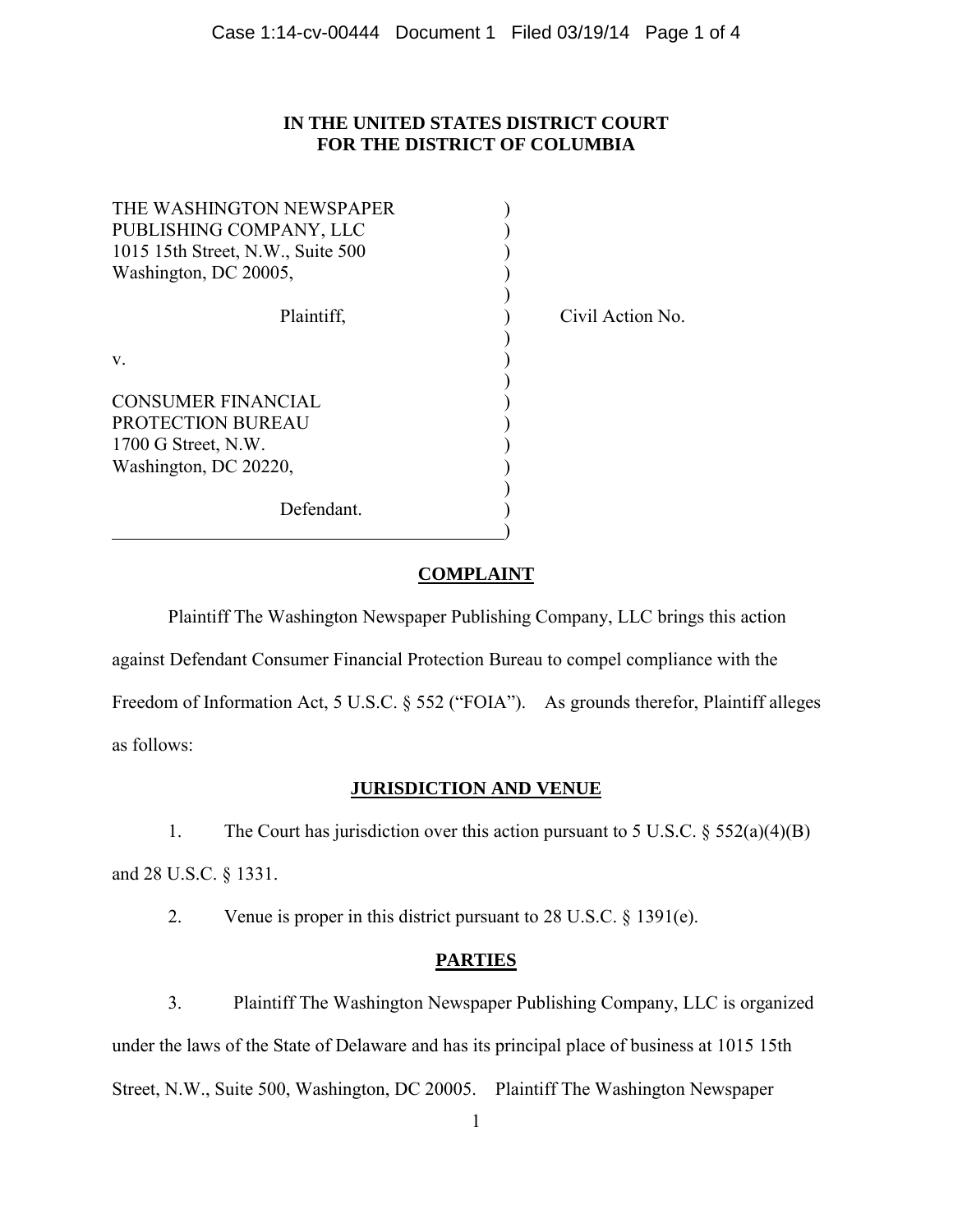#### Case 1:14-cv-00444 Document 1 Filed 03/19/14 Page 2 of 4

Publishing Company, LLC is the publisher of *The Washington Examiner*, which maintains a continuously updated web site and releases a weekly magazine that appears 37 times each year. Public policy, political news and analysis are the primary topics of interest for the web site and the magazine.

 4. Defendant is an agency of the U.S. Government and is headquartered at 1700 G Street, N.W., Washington, DC 20220. Defendant has possession, custody, and control of records to which Plaintiff seeks access.

#### **STATEMENT OF FACTS**

 5. On July 24, 2013, Richard Pollock, Senior Investigative Reporter at the *Washington Examiner* and an employee of Plaintiff, filed a FOIA request with Defendant seeking access to certain records concerning the renovation of Defendant's headquarters.

 6. By letter dated September 19, 2013, Defendant informed Plaintiff of its final determination. Defendant stated that it had located 257 pages responsive to its July 24, 2013 FOIA request. In addition, Defendant informed Plaintiff that of those 257 pages it was withholding 254 pages in their entirety pursuant to FOIA Exemptions 5 and 6.

 7. By letter dated September 25, 2013, Plaintiff sent a timely administrative appeal of Defendant's final determination. Specifically, Plaintiff appealed the withholding of 254 pages in their entirety as well as the adequacy of Defendant's search for responsive records.

 8. By letter dated October 30, 2013, Defendant informed Plaintiff that it granted in part and denied in part its September 25, 2013 administrative appeal. Specifically, Defendant affirmed the determination to withhold the 254 pages in their entirety pursuant to FOIA Exemptions 5 and 6. In addition, Defendant determined that the original search may have failed to identify all records responsive to the July 24, 2013 FOIA request. Defendant also

2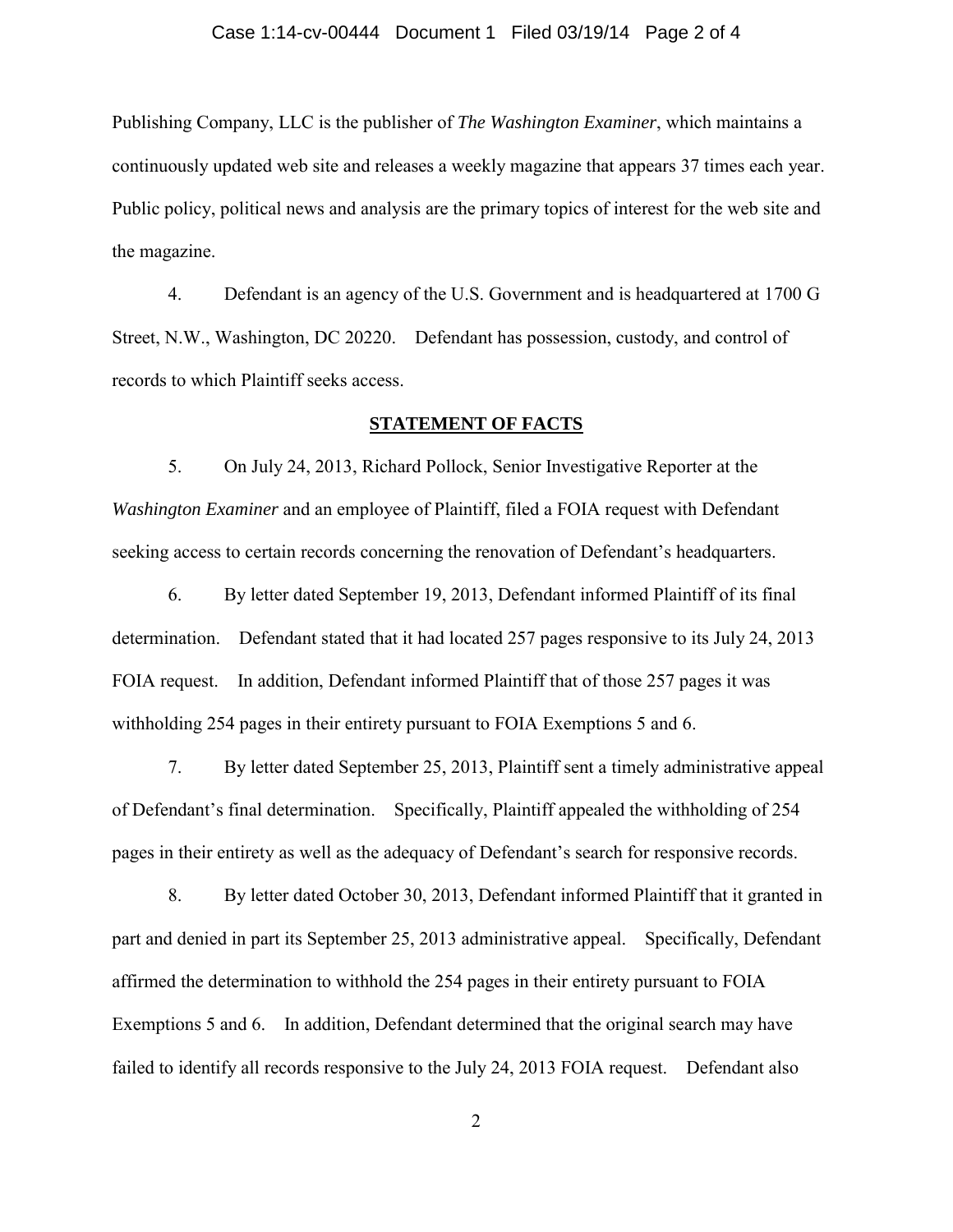#### Case 1:14-cv-00444 Document 1 Filed 03/19/14 Page 3 of 4

informed Plaintiff that its FOIA request was being remanded to Defendant's FOIA office for additional review.

 9. By letter dated December 19, 2013, Defendant informed Plaintiff that it conducted an additional search and had located 93 additional pages of responsive records. In addition, Defendant informed Plaintiff it was withholding 81 of those pages in their entirety pursuant to FOIA Exemptions 5 and 6.

 10. By letter dated January 10, 2014, Plaintiff sent a timely administrative appeal of Defendant's determination to withhold the 93 additional pages in their entirety.

 11. By letter dated February 10, 2014, Defendant affirmed its determination to withhold the 93 additional pages in their entirety.

 12. Because Defendant has denied Plaintiff's administrative appeals of September 25, 2013 and January 10, 2014, Plaintiff has exhausted all administrative remedies with respect to its July 24, 2013 FOIA request. 5 U.S.C. § 552(a)(6)(A)(ii).

### **COUNT 1 (Violation of FOIA, 5 U.S.C. § 552)**

13. Plaintiff realleges paragraphs 1 through 12 as if fully stated herein.

 14. Defendant is unlawfully withholding public records requested by Plaintiff pursuant to 5 U.S.C. § 552.

 15. Plaintiff is being irreparably harmed by reason of Defendant's unlawful withholding of the requested public records, and Plaintiff will continue to be irreparably harmed unless Defendant is compelled to conform its conduct to the requirements of the law.

 WHEREFORE, Plaintiff respectfully requests that the Court: (1) order Defendant to conduct a search for any and all records responsive to Plaintiff's FOIA request and demonstrate that it employed search methods reasonably likely to lead to the discovery of records responsive